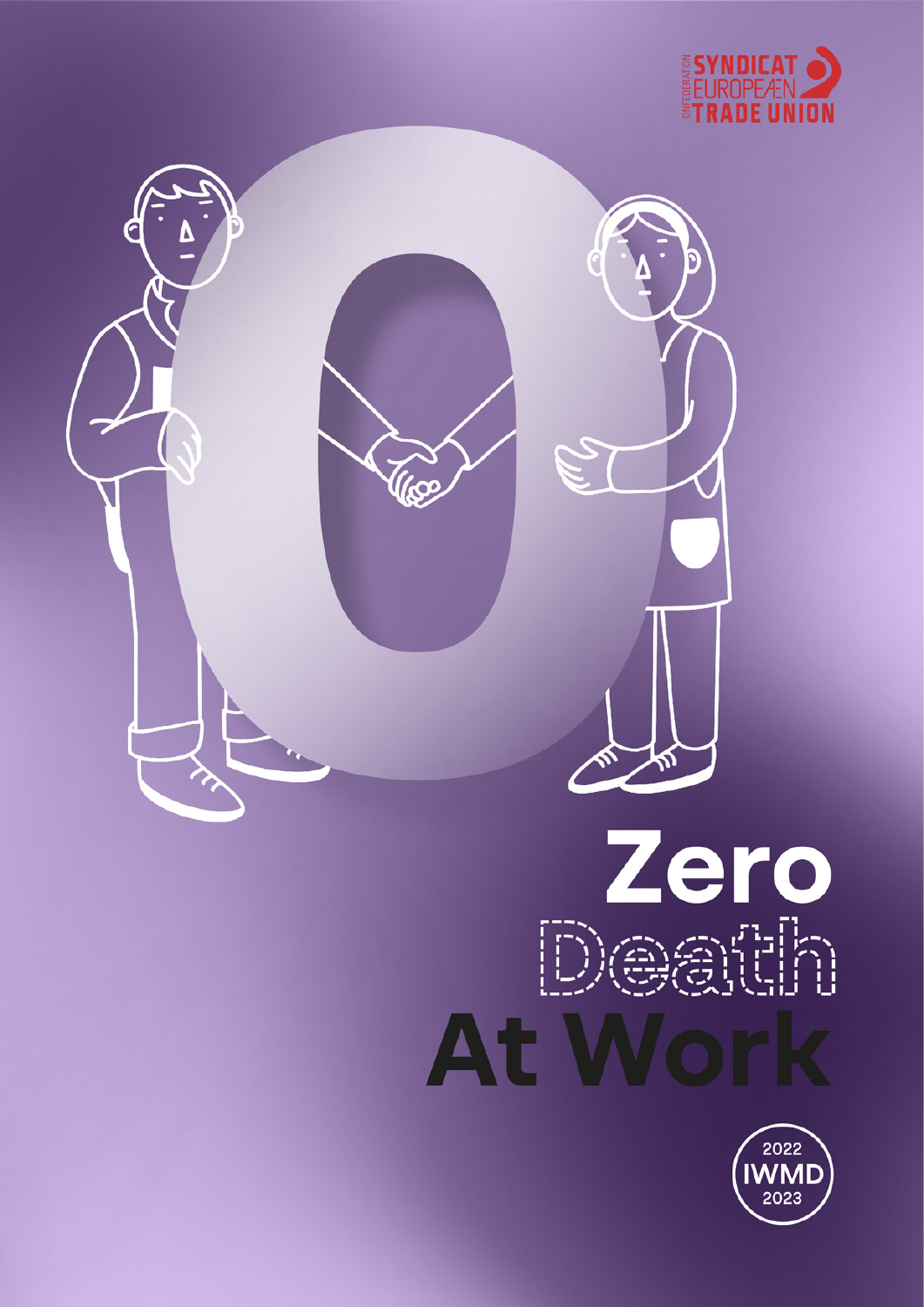



People go to work to make a living – to provide for themselves, their family and their loved ones.

Every working day across the European Union twelve working people do not come home from work - because they have died at work. Far from earning a living, work has killed them, and their families suffer emotionally, financially and in many other ways.

Today on **International Workers Memorial Day** – when we remember those killed or injured at work – we urge the European Union, member state governments and employers to bring an end to deaths at work. We call for zero death at work.

**Zero death at work is not a utopian dream. The trend in fatal workplace accidents is down and eradication of fatal accidents is achievable.**

But while fatal accidents are declining, **occupational diseases are increasing**. Some 100,000 workers die every year from occupational cancer due to exposure to hazardous substances. Long working hours and psychological pressure at work cause heart-disease, stroke, depression, and suicide. Bad posture, repetitive movement and heavy lifting cause backpain and other 'musculoskeletal' disorders and in turn cause depression and people being unable to work.

**New challenges** for health and safety are posed by extreme weather and temperatures from climate change, and new forms of work away from the traditional workplace such as rapidly increasing work from home and platform work. COVID has shown that the workplace is a major source of contagion, has led to the death of many thousands of workers, and we must be better prepared in work and elsewhere for future pandemics.

The EU's current health and safety strategy says "All efforts must be deployed to reduce work-related deaths as much as possible, in line with a Vision Zero approach to work-related deaths". This is good, but the actions promised in it will not achieve zero deaths.

**We call on the European Union, its member state governments, and employers to genuinely commit, and take the actions needed, to achieve zero death at work.** Europe needs much more to "walk the walk" than "talk the talk".

This means a concerted joined-up effort to

- Prevent **workplace accidents and occupational diseases**, stopping exposure to hazardous including cancer-causing substances and be ready for pandemic
- Make **physical and mental health** of workers the point of departure when organizing work and designing the workplace.

This will require action at EU, national, sectoral and company level, with legislative as well as other initiatives involving trade unions and employers: including increased education, training, monitoring prevention, protection, reporting, inspection, enforcement and penalties.

**We expect and demand such action to be delivered by the next European Commission and European Parliament from 2024, in addition to the legislative action to be taken by the Commission in the current term.** 

**Zero deaths by 2030.**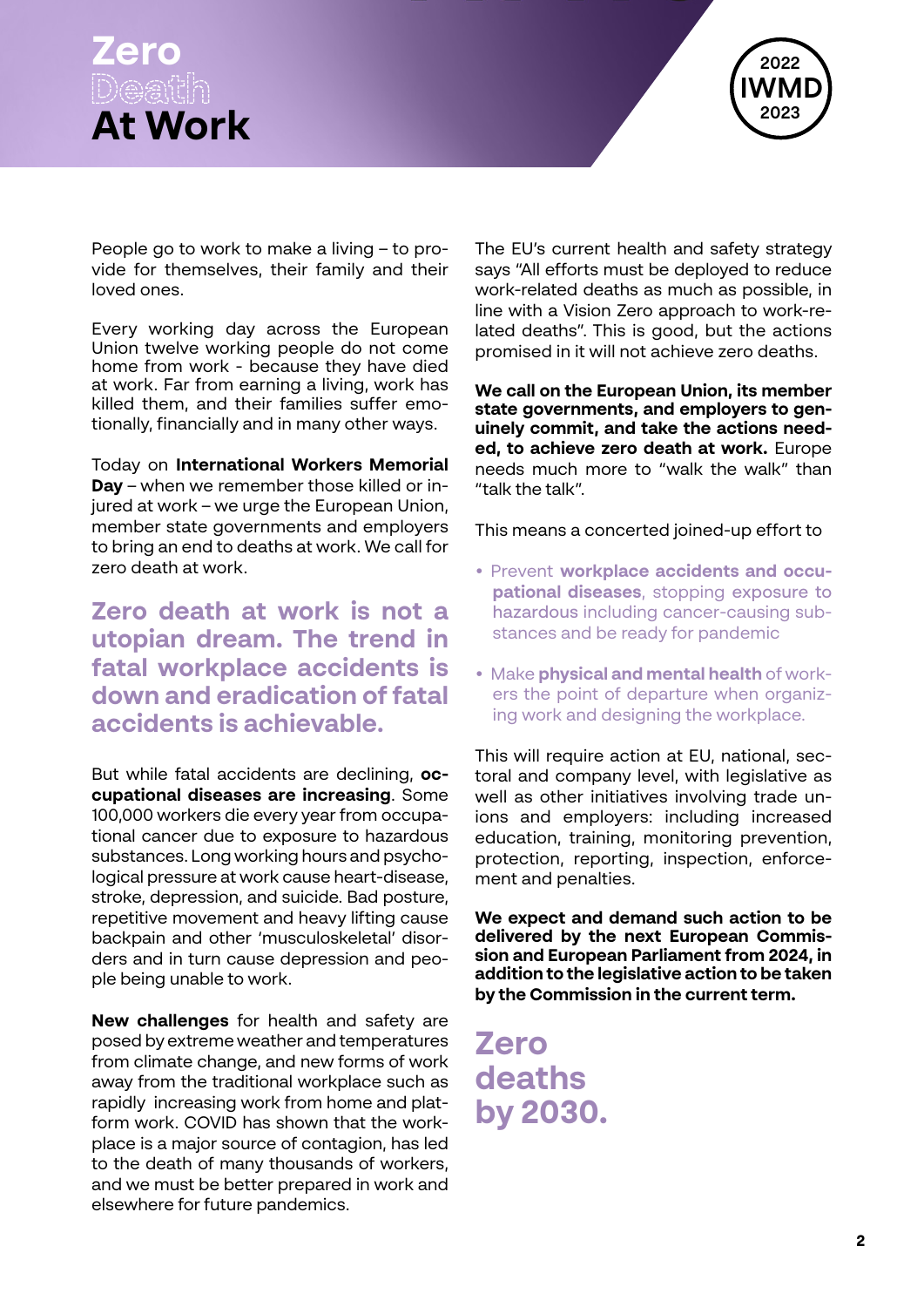## **SIGNATURES**

- **1. Pierre-Yves Dermagne**, Deputy Prime Minister for the Economy and Labour, **Belgium**
- **2. Marius Budai**, Minister of Labour and Social Protection, Romania
- **3. Johan Danielsson**, Minister for Housing and Deputy Minister for Employment, Sweden
- **4. Georges Engel**, Minister of Labour, Employment and the Social and Solidarity Economy, Luxembourg
- **5. Ana Mendes Godinho**, Minister of Labour, Solidarity and Social Security, Portugal
- **6. Claude Haagen**, Minister of Social Security, Luxembourg
- **7. Eva Nordmark**, Minister for Employment, Sweden
- **8. Andrea Orlando**, Minister of Labour and Social Policies, Italy
- **9. Madalin-Cristian Vasilcoiu**, State Secretary to the Minister for Labour and Solidarity Protection, Romania
- **10. Dennis Radtke** MEP, Group of the European People's Party, Germany
- **11. Agnes Jongerius** MEP, Group of the Progressive Alliance of Socialists and Democrats, The Netherlands
- **12. Lucia Duriš Nicholsonová** MEP, Renew Europe Group, Slovakia
- **13. Sara Matthieu** MEP, Group of the Greens/ European Free Alliance, Belgium
- **14. Nikolaj Villumsen** MEP, The Left group in the European Parliament, Denmark
- **15. Heléne Fritzon**, MEP, Group of the Progressive Alliance of Socialists and Democrats, Sweden
- **16. Marianne Vind** MEP, Group of the Progressive Alliance of Socialists and Democrats, Denmark
- **17. Pepe Álvarez**, General Secretary, UGT, Spain
- **18. Thierry Bodson**, President, ABVV/FGTB, **Belgium**
- **19. Petra Bolster**, International Secretary and General Board member, FNV, Netherlands
- **20. PierPaolo Bombardieri**, General Secretary, UIL, Italy
- **21. Csaba Csóti**, President, SZEF, Hungary
- **22. Plamen Dimitrov**, President, CITUB, **Bulgaria**
- **23. Susan Flocken**, European Director, ETUCE - CSEE
- **24. Susanna Gideonsson**, President, Swedish Trade Union Confederation (LO), Sweden
- **25. Nayla Glaise**, President, Eurocadres
- **26. Reiner Hoffmann**, President, DGB, Germany
- **27. Lidija Jerkič**, President, ZSSS, Slovenia
- **28. Wolfgang Katzian**, President, OEGB, Austria
- **29. Srdja Kekovic**, Secretary General, Union of Free Trade Unions of Montenegro
- **30. Patricia King**, General Secretary, Irish Congress of Trade Unions, Ireland
- **31. Maurizio Landini**, General Secretary, CGIL, **Italy**
- **32. Melinda Mészáros**, President of LIGA, Democratic League of Independent Trade Unions, Hungary
- **33. Fraces O'Grady**, General Secretary, Trades Union Congress, UK
- **34. Marián Magdoško**, President, KOZ SR, Slovakia
- **35. Mladen Novosel**, president, Union of Autonomous Trade Unions of Croatia (UATUC)
- **36. Diana Raitelaitienė**, President, Lithuanian Federation of Forest and Wood Workers Trade Unions, and member of the Commission on Safety and Health at Work of the Republic of Lithuania, Lithuania
- **37. Vilim Ribić**, President, Matica Association of Croatian Trade Unions (MHS)
- **38. Oliver Roethig**, Regional Secretary, UNI Europa
- **39. Oliver Röpke**, President, EESC Workers' **Group**
- **40. Marie-Hélène Ska**, General Secretary, CSC, **Belgium**
- **41. Luigi Sbarra**, General Secretary, CISL, Italy